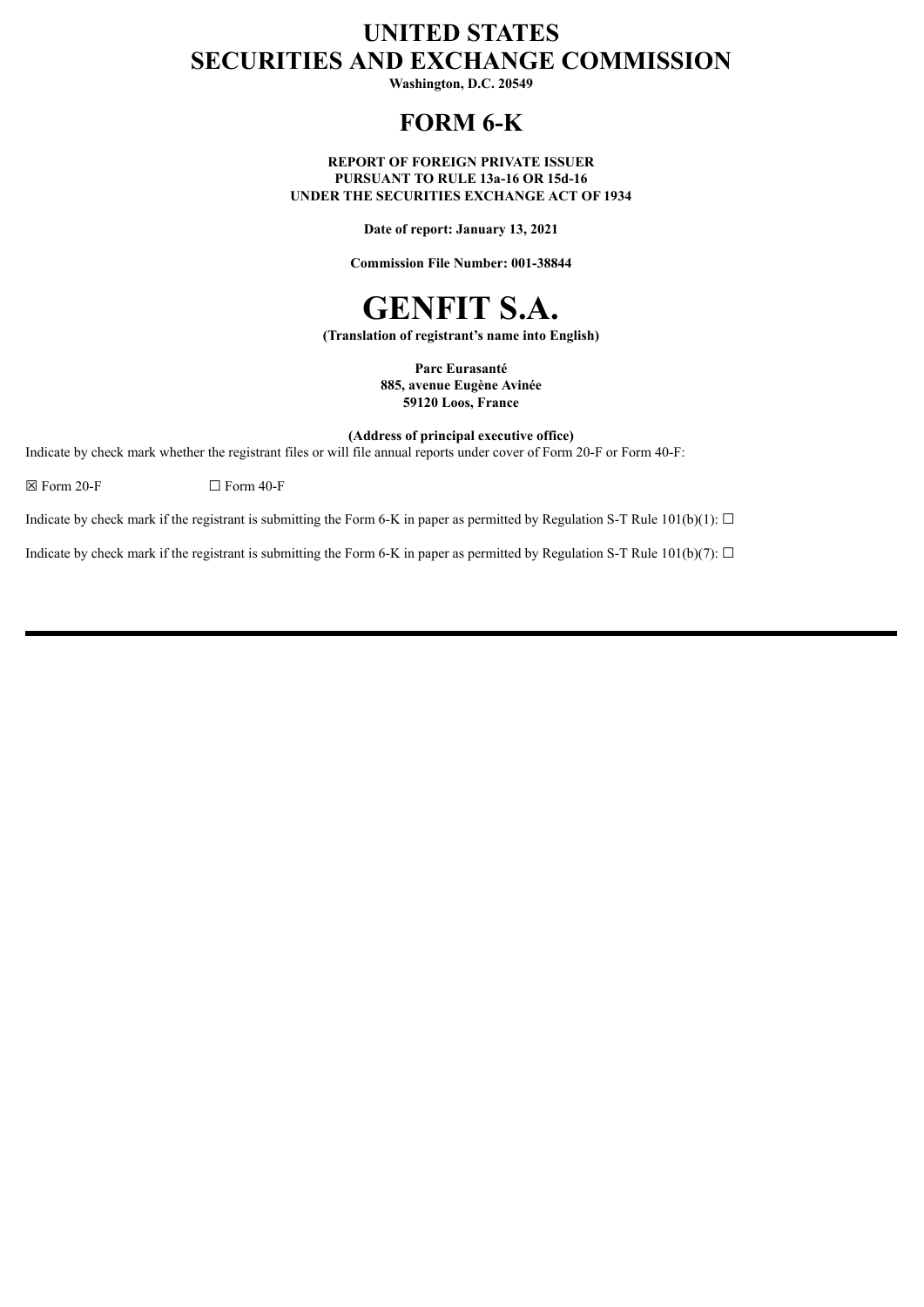# **Explanatory Note**

# **General Meeting**

Genfit S.A. (the "Company") has reconvened its Extraordinary Shareholders' Meeting (the "Meeting") on January 25, 2021 beginning at 2:30 pm. CET at the Company's headquarters located Parc Eurasanté, 885 avenue Eugène Avinée in Loos (59120), France as a result of not reaching the required quorum at the Extraordinary Shareholders' Meeting called on January 13, 2021.

In view of the current governmental measures prohibiting gatherings currently in force to fight against the spread of the epidemic of Covid-19, upon decision of the Board of Directors of the Company, the Meeting will exceptionally be held behind closed doors, that is to say without the presence of shareholders and other persons who are usually entitled to attend, in accordance with the provisions of article 4 of Ordinance no. 2020-321 of 25 March 2020 adapting the rules for meeting and deliberation of meetings and governing bodies of legal persons and entities without legal personality of private law due to the Covid-19 epidemic, which application period has been extended and terms have been modified by the Ordinance no. 2020-1497 of 2 December 2020, and the provisions of decree no. 2020-1614 of 18 December 2020 extending and modifying decree no. 2020-418 of 10 April 2020 adapting the functioning of certain deliberating bodies in the context of the Covid-19 epidemic.

The description of the procedures which will allow shareholders to participate in the Shareholders' Meeting notwithstanding these exceptional measures required in order to comply with regulatory constraints and preserve the health of each person is set out in the second part of the notice attached as Exhibit 99.2. Due to ongoing lockdown and prohibition on public gatherings currently imposed by the French government to prevent the spread of Coronavirus (Covid-19), upon decision of the Board of Directors of the Company, the Shareholders' Meeting will be held exceptionally behind closed doors, that is to say without the physical presence of shareholders and others who are usually entitled to attend, in accordance with the provisions of Article 4 of Ordinance No. 2020-321 of March 25, 2020, which application period has been extended and terms have been modified by the Ordinance no. 2020-1497 of December 2, 2020.

The following documents regarding the Company's Meeting, which are attached as exhibits hereto, are incorporated by reference herein.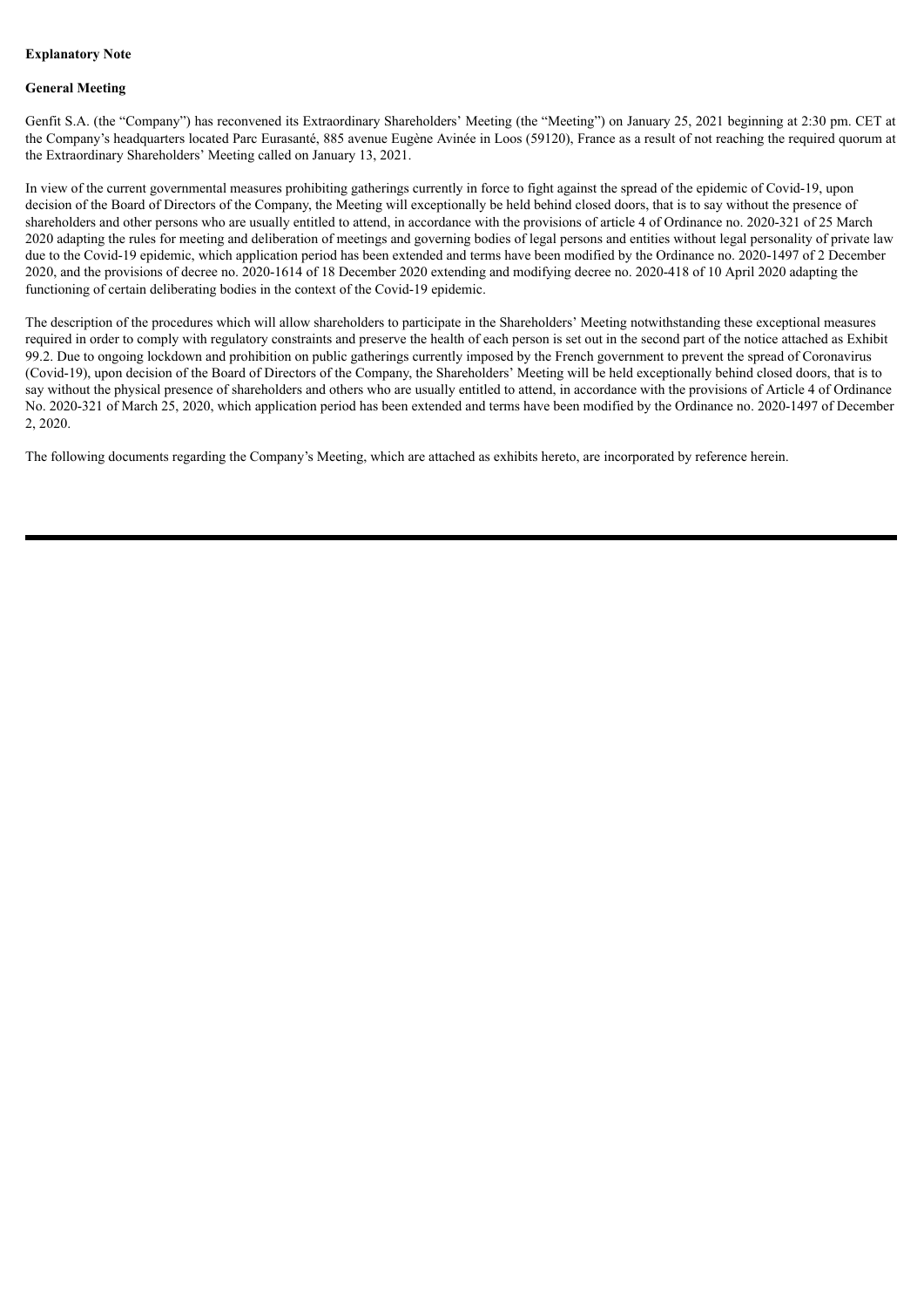| Exhibit | <b>Description</b>                                               |
|---------|------------------------------------------------------------------|
| 99.1    | Press Release dated January 13, 2021.                            |
| 99.2    | Notice of Shareholders' Meeting of Genfit S.A., including Agenda |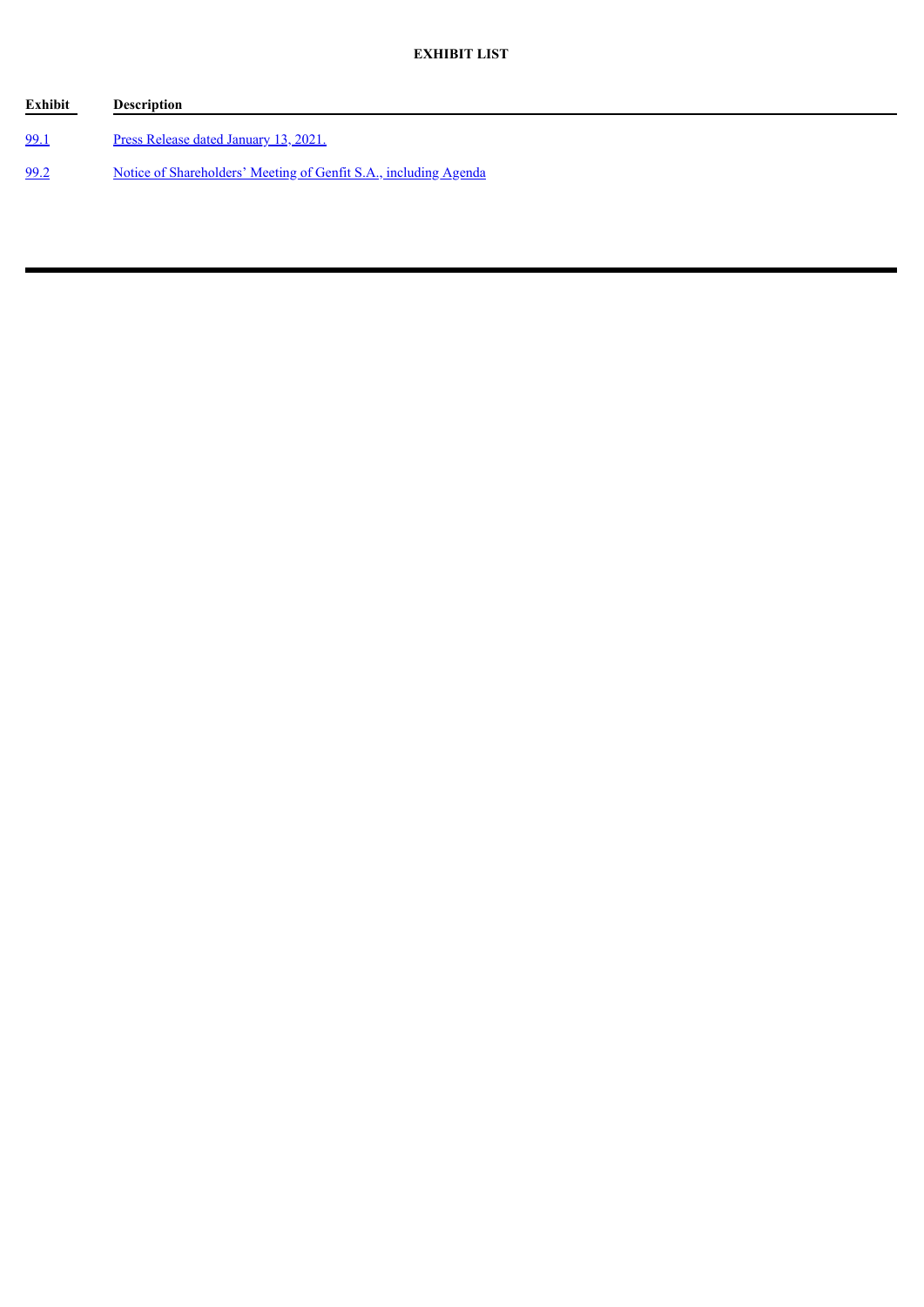# **SIGNATURES**

Pursuant to the requirements of the Securities Exchange Act of 1934, the registrant has duly caused this report to be signed on its behalf by the undersigned, thereunto duly authorized.

# **GENFIT S.A.**

Date: January 13, 2021 By: /s/ Pascal PRIGENT

Name: Pascal PRIGENT Title: Chief Executive Officer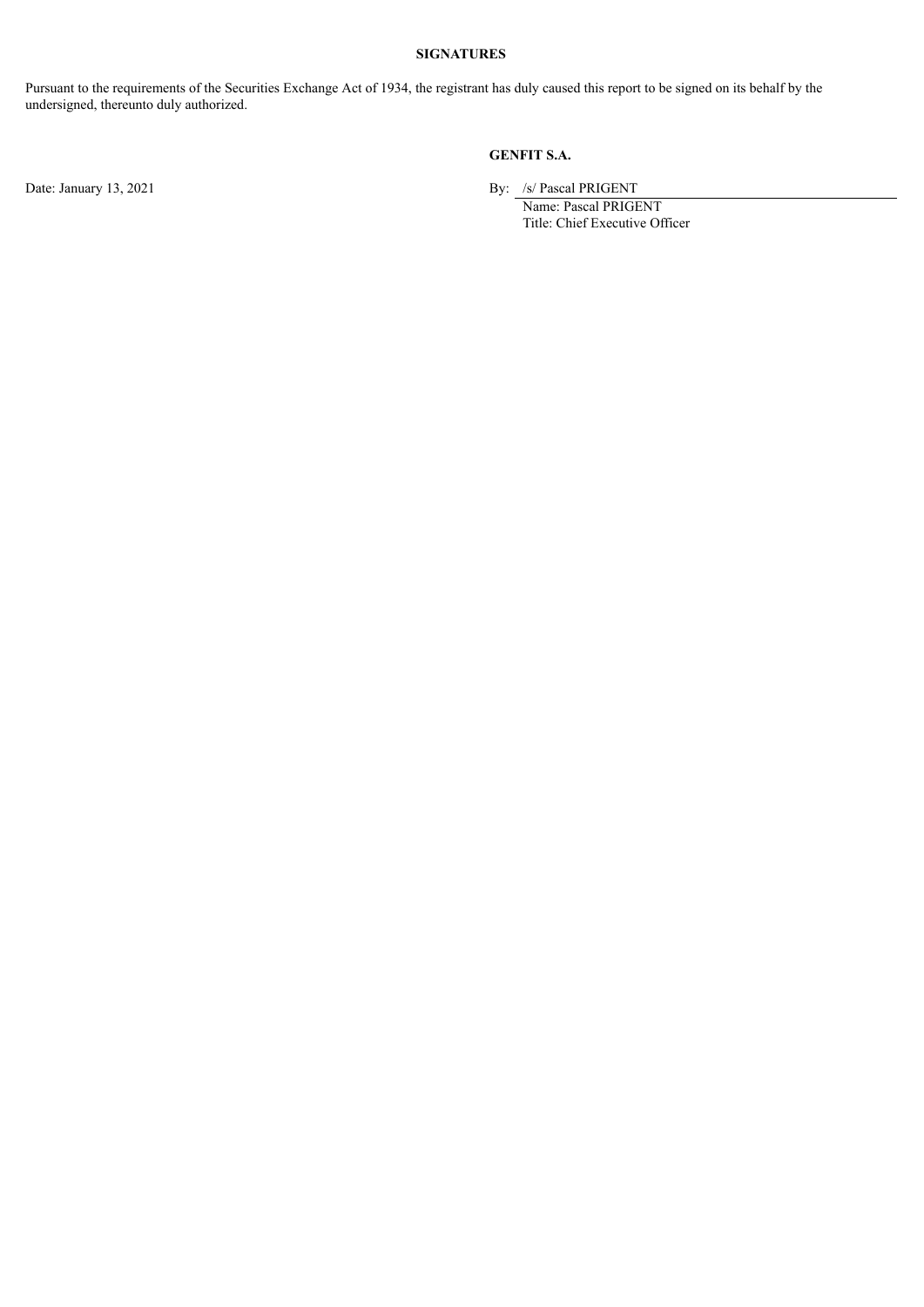Exhibit 99.1

<span id="page-4-0"></span>

# **GENFIT announces that its Extraordinary General Meeting on second notice will be held January 25, 2021 and informs the OCEANEs holders of certain procedures for the Bondholders' Meeting of January 25, 2021**

**Lille, France; Cambridge, MA; January 13, 2021** - **GENFIT (Nasdaq and Euronext: GNFT)**, a late- stage biopharmaceutical company dedicated to improving the lives of patients with metabolic and liver diseases (the **"Company"**), today announces the publication in the January 13, 2021 French *Bulletin des Annonces Légales Obligatoires* of its convening notice for the shareholders' extraordinary general meeting to be held on second notice on Monday, January 25, 2021, at 2:30 p.m. (Paris time) (the "**Extraordinary General Meeting**") and informs holders of its bonds convertible into new shares and/or exchangeable for existing shares issued by the Company on October 16, 2017 (the "**OCEANEs**") of certain changes in certain of the participation and organization procedures for the meeting of the holders of the OCEANEs of January 25, 2021, at 5:30 p.m. (Paris time) (the **"Bondholders' Meeting"**).

# **Extraordinary General Meeting**

The extraordinary general meeting convened today could not validly deliberate given the absence of required quorum, which amounted to 20.63 %. As a reminder, the required quorum for the Extraordinary General Meeting to validly deliberate on second notice is 20%. In accordance with articles R.225- 77 and R.225-79 of the French *Code de commerce*, voting cards sent to the Company, electronic votes and proxies given to the shareholders meeting on first convening remain valid for the Extraordinary Shareholders Meeting on second notice called on January 25, 2021, at 2:30 p.m. to vote on the same agenda, as long as the securities voted remain in the respective shareholders' accounts.

# The shareholders may still send their proxy forms or vote by post until January 21, 2021 at midnight (Paris time) and will be able to vote electronically on Votaccess platform starting January 14, 2021 and until January 24, 2021 at 3 p.m. (Paris time).

In accordance with the provisions of Article 4 of Ordinance no. 2020-321 of March 25, 2020, which application period has been extended and terms have been modified by the Ordinance no. 2020- 1497 of December 2, 2020, and the provisions of the decree no. 2020-1614 of December 18, 2020 extending and modifying decree n° 2020-418 of April 10, 2020 specifying the procedures for holding meetings behind closed doors (the **"Decree"**), the Extraordinary General Meeting will be held behind closed doors at the Company's headquarters located Parc Eurasanté, 885 avenue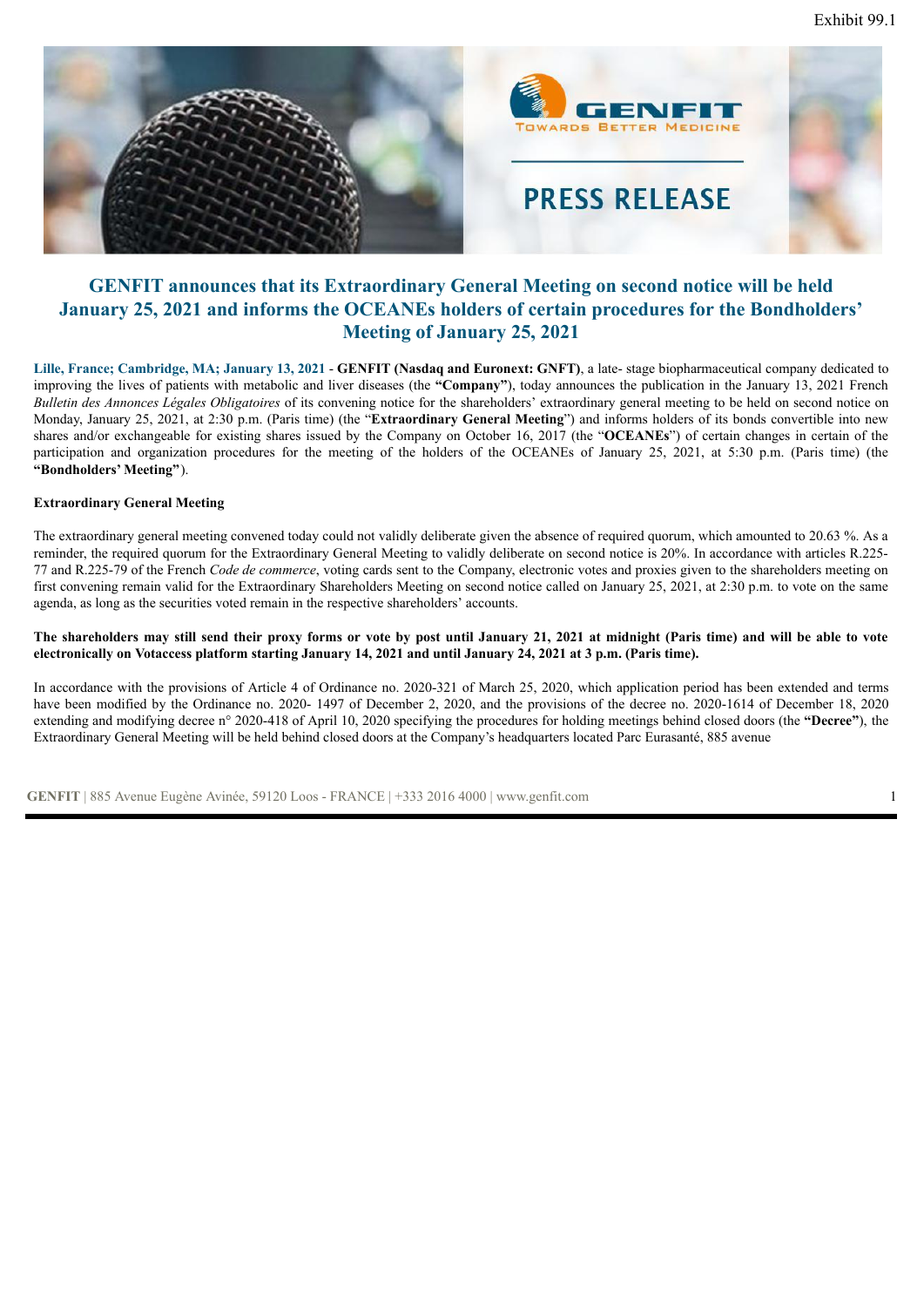

Eugène Avinée Loos, 59120, France, with the same agenda as the January 13, 2021 shareholders extraordinary general meeting. The resolutions that were proposed to the January 13, 2021 shareholders extraordinary general meeting remain unchanged.

The second part of the second convening notice (*avis*) published on January 13, 2021 French *Bulletin des Annonces Légales Obligatoires* no. 6 and available in the Investors & Media section of the Company's website (https://ir.genfit.com/financial-information/shareholders-meeting) outlines the procedures by which shareholders may participate in the Extraordinary General Meeting notwithstanding the exceptional measures required in order to comply with regulatory constraints and ensure the health and safety of everyone.

The Extraordinary General Meeting will be chaired by Mr. Jean-François Mouney, Chairman of the Board of Directors.

Given the current pandemic and in accordance with the provisions of the Decree, the Company has appointed as observers (*scrutateurs)* of the Extraordinary General Meeting: Biotech Avenir and University of Lille, which have each accepted this appointment.

A live audio broadcast of the Extraordinary General Meeting will be available on the Company's website (https://ir.genfit.com) and a replay will be available on the Investors section of our website (https://ir.genfit.com) under the "Events" section and on the "Shareholders Meeting" page under "Financials", as soon as possible at the end of the Extraordinary General Meeting and at the latest before the end of the fifth business day after such Extraordinary General Meeting.

The French live broadcast will be accessible by calling +1 212 999 6659 (U.S.), +44 (0) 33 0551 0200 (UK) or +1 212 999 6659 (France) five minutes prior to the start time (Password: GENFIT).

# **Bondholders' Meeting**

# **Bondholders' Meeting Participation**

Following the publication of the Decree, the Company informs that the procedures for participation in the Bondholders' Meeting indicated in this press release (proxy representation, written questions, composition of the Committee and broadcast details) supplement those set out in the notice (*avis*) published in the *Bulletins des Annonces Légales Obligatoires*, no. 151 dated December 16, 2020.

Due to the ongoing COVID-19 pandemic and in accordance with emergency measures imposed by the French government, the Board of Directors of the Company has decided that the Bondholders' Meeting will be conducted behind closed doors at the Company's headquarters located at Parc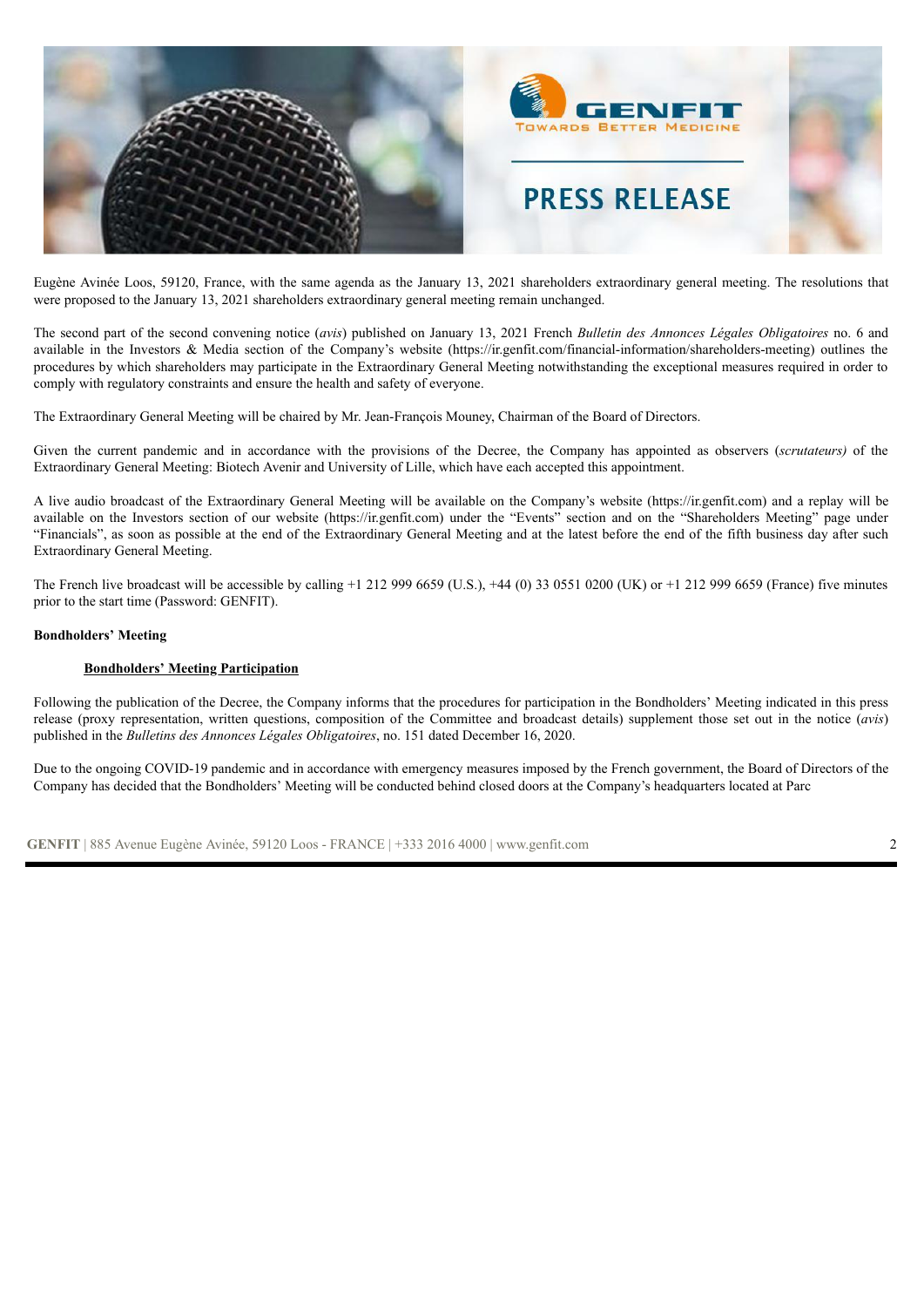

Eurasanté, 885 Avenue Eugène Avinée, Loos (59120), France, without the physical presence of the holders of the OCEANEs and others who are usually entitled to attend.

# **Proxy representation at the Bondholders' Meeting**

In accordance with the Decree, an OCEANE holder who has chosen to be represented by a proxy of its choice must notify its appointment to BNP Paribas Securities Services, and may also revoke it until the fourth day preceding the Bondholders' Meeting, *i.e.* no later than Thursday, January 21, 2021, at midnight, Paris time. The proxy holder must send its voting instructions for the exercise of its proxy as a scanned copy of the voting form, to BNP Paribas Securities Services, by e-mail to the following address: paris.bp2s.france.cts.mandats@bnpparibas.com.

The form must include the first and last name and address of the representative, the words "*As a representative*", and must be dated and signed. The voting instructions are indicated in the "*Voting Form*". The proxy holder must attach a copy of his proof of identity and, where applicable, a power of attorney of the legal person he represents. In accordance with the Decree and in order to be taken into account, the electronic message must be received by BNP Securities Services no later than the fourth day preceding the date of the Extraordinary General Meeting*, i.e.* Thursday, January 21, 2021, at midnight, Paris time.

In accordance with the provisions of the Decree, each OCEANE holder who has already voted by post, given proxy to the chairman of the Bondholders' Meeting, or given proxy to a third party may choose another means of participation in the Bondholders' Meeting provided that the new instruction issued by this holder reaches the Company (i) according to the terms and deadlines specified in this press release regarding the proxies given to third parties, and (ii) according to the legal terms and deadlines as specified in the notice of the Bondholders' Meeting available on the Company's website for votes by post or proxies to the chairman for the Bondholders' Meeting. Their initial instructions will then be revoked.

# **Written questions at the Bondholders' Meeting**

The holders of OCEANEs are invited to send their written questions to the Company at the latest until the end of the second business day preceding the date of the Bondholders' Meeting, *i.e.* January 23, 2021. The answers to these questions will be published on the Company's website as soon as possible at the end of the Bondholders' Meeting, and at the latest before the end of the fifth business day from the date of such Bondholders' Meeting.

# **Composition of the committee of the Bondholders' Meeting**

The Bondholders' Meeting will be chaired by Mr. Edouard Narboux, Aether Financial Services, representative of the holders of the OCEANEs.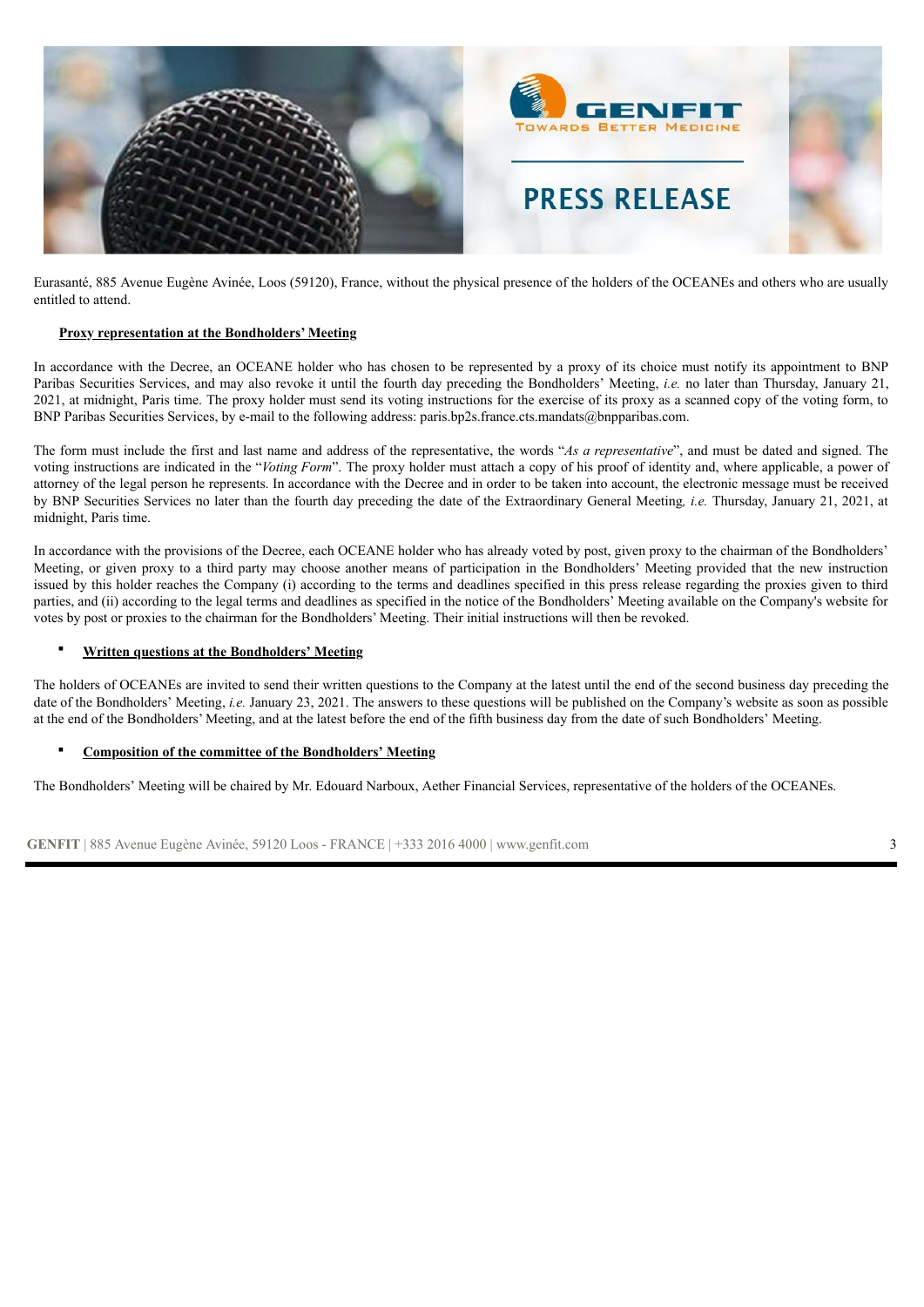

Given the current pandemic and in accordance with the provisions of the Decree, the Company informs that it has appointed as observers (*scrutateurs)* of the Bondholders' Meeting: Syquant Capital and Polar Capital, which have each accepted this appointment.

# **Bondholders' Meeting broadcast details**

A live audio broadcast of the Bondholders' Meeting will be available on the Company's website (https://ir.genfit.com) and a replay will be available at the Investors section of our website (https://ir.genfit.com) under the "Events" section and on the "Shareholders Meeting" page under "Financials", as soon as possible at the end of the Bondholders' Meeting and at the latest before the end of the fifth business day after such Bondholders' Meeting.

The live broadcast will be accessible by calling +1 212 999 6659 (U.S.), +44 (0) 33 0551 0200 (UK) or +1 212 999 6659 (France) five minutes prior to the start time (Password: GENFIT).

# **ABOUT GENFIT**

GENFIT is a late-stage biopharmaceutical company dedicated to improving the lives of patients with cholestatic and metabolic chronic liver diseases. GENFIT is a pioneer in the field of nuclear receptor-based drug discovery, with a rich history and strong scientific heritage spanning more than two decades. GENFIT is currently enrolling in ELATIVE™, a Phase 3 clinical trial evaluating elafibranor in patients with Primary Biliary Cholangitis (PBC). As part of GENFIT's comprehensive approach to clinical management of patients with liver disease, the Company is also developing NIS4™, a new, non-invasive blood-based diagnostic technology which could enable easier identification of patients with at-risk NASH. NIS4™ technology has been licensed to LabCorp in the U.S. and Canada for the development and commercialization of a blood-based molecular diagnostic test powered by NIS4<sup>™</sup> technology. GENFIT has facilities in Lille and Paris, France, and Cambridge, MA, USA. GENFIT is a publicly traded company listed on the Nasdaq Global Select Market and on compartment B of Euronext's regulated market in Paris (Nasdaq and Euronext: GNFT). www.genfit.com

# **FORWARD LOOKING STATEMENTS**

This press release is not an advertisement and does not constitute a prospectus for the purpose of the Prospectus Regulation.

This press release contains certain forward-looking statements with respect to GENFIT, including those within the meaning of the Private Securities Litigation Reform Act of 1995, with respect to GENFIT, including statements regarding our capacity to renegotiate the terms of our OCEANEs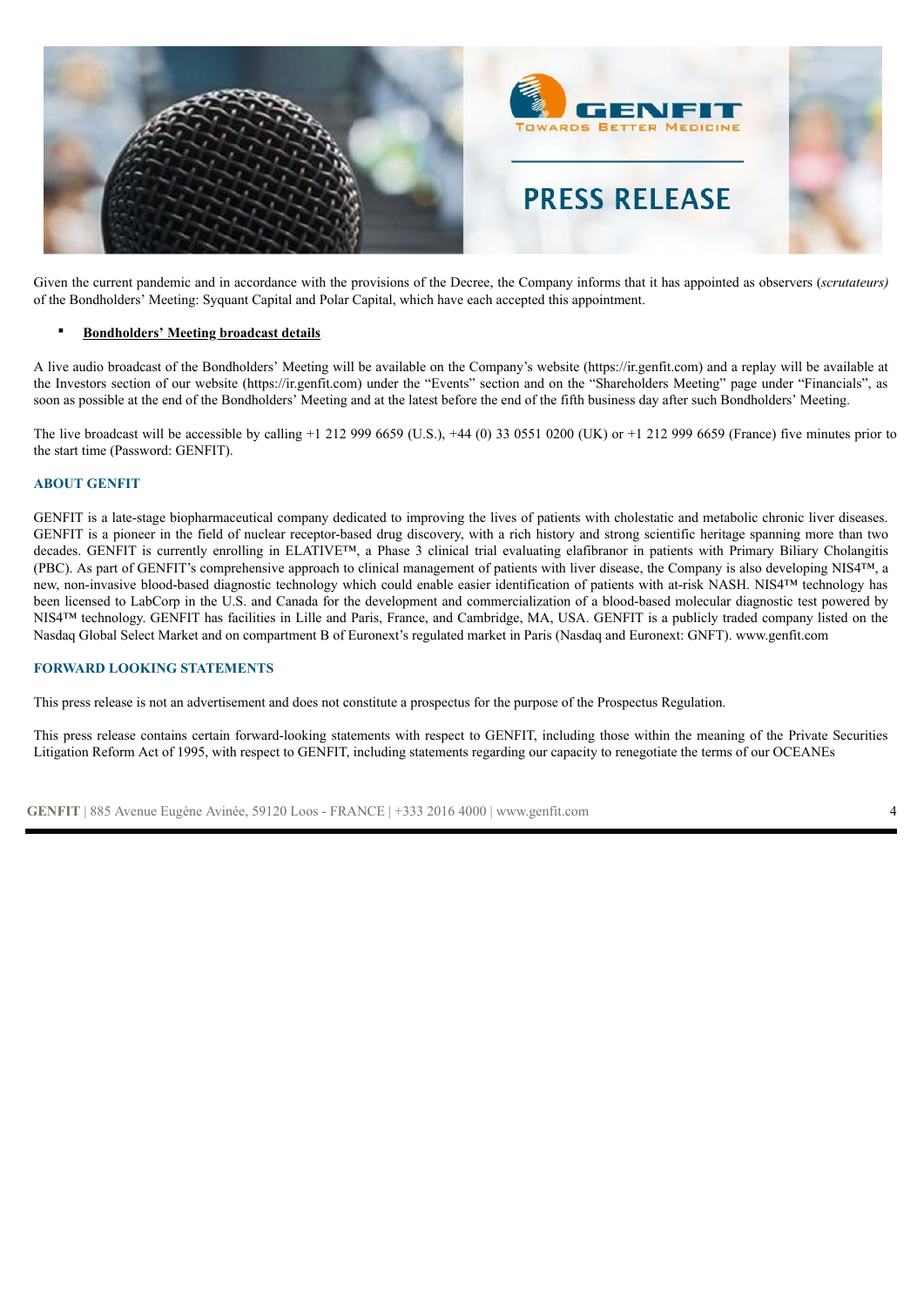

convertible bonds and that the final terms of this proposal will be approved by the shareholders' general meeting and general meeting of OCEANEs holders.

The use of certain words, including "consider", "contemplate", "think", "aim", "expect", "understand", "should", "aspire", "estimate", "believe", "wish", "may", "could", "allow", "seek", "encourage" or "have confidence" or (as the case may be) the negative forms of such terms or any other variant of such terms or other terms similar to them in meaning is intended to identify forward-looking statements. Although the Company believes its projections are based on reasonable expectations and assumptions of the Company's management, these forward-looking statements are subject to numerous known and unknown risks and uncertainties, which could cause actual results to differ materially from those expressed in, or implied or projected by, the forward-looking statements. These risks and uncertainties include, among other things, the uncertainties inherent in research and development, including in relation to safety, biomarkers, progression of, and results from, its ongoing and planned clinical trials, review and approvals by regulatory authorities of its drug and diagnostic candidates, exchange rate fluctuations and the Company's continued ability to raise capital to fund its development, as well as those risks and uncertainties discussed or identified in the Company's public filings with the AMF, including those listed in Chapter 2 "Main Risks and Uncertainties" of the Company's 2019 Universal Registration Document filed with the AMF on 27 May 2020 under n° D.20-0503 and in Section 2 "Risk Factors" of the Company's Amendment to the Universal Registration Document filed with the AMF on 22 December 2020 under n° D.20-0503- A01, which are available on the Company's website (www.genfit.com) and on the website of the AMF (www.amf-france.org) and public filings and reports filed with the U.S. Securities and Exchange Commission ("SEC") including the Company's 2019 Annual Report on Form 20-F filed with the SEC on May 27, 2020. In addition, even if the Company's results, performance, financial condition and liquidity, and the development of the industry in which it operates are consistent with such forward-looking statements, they may not be predictive of results or developments in future periods. These forward-looking statements speak only as of the date of publication of this document. Other than as required by applicable law, the Company does not undertake any obligation to update or revise any forward-looking information or statements, whether as a result of new information, future events or otherwise.

# **CONTACT**

**GENFIT** | Investors

Naomi EICHENBAUM – Investor Relations | Tel: +1 (617) 714 5252 | investors@genfit.com

#### **PRESS RELATIONS** | Media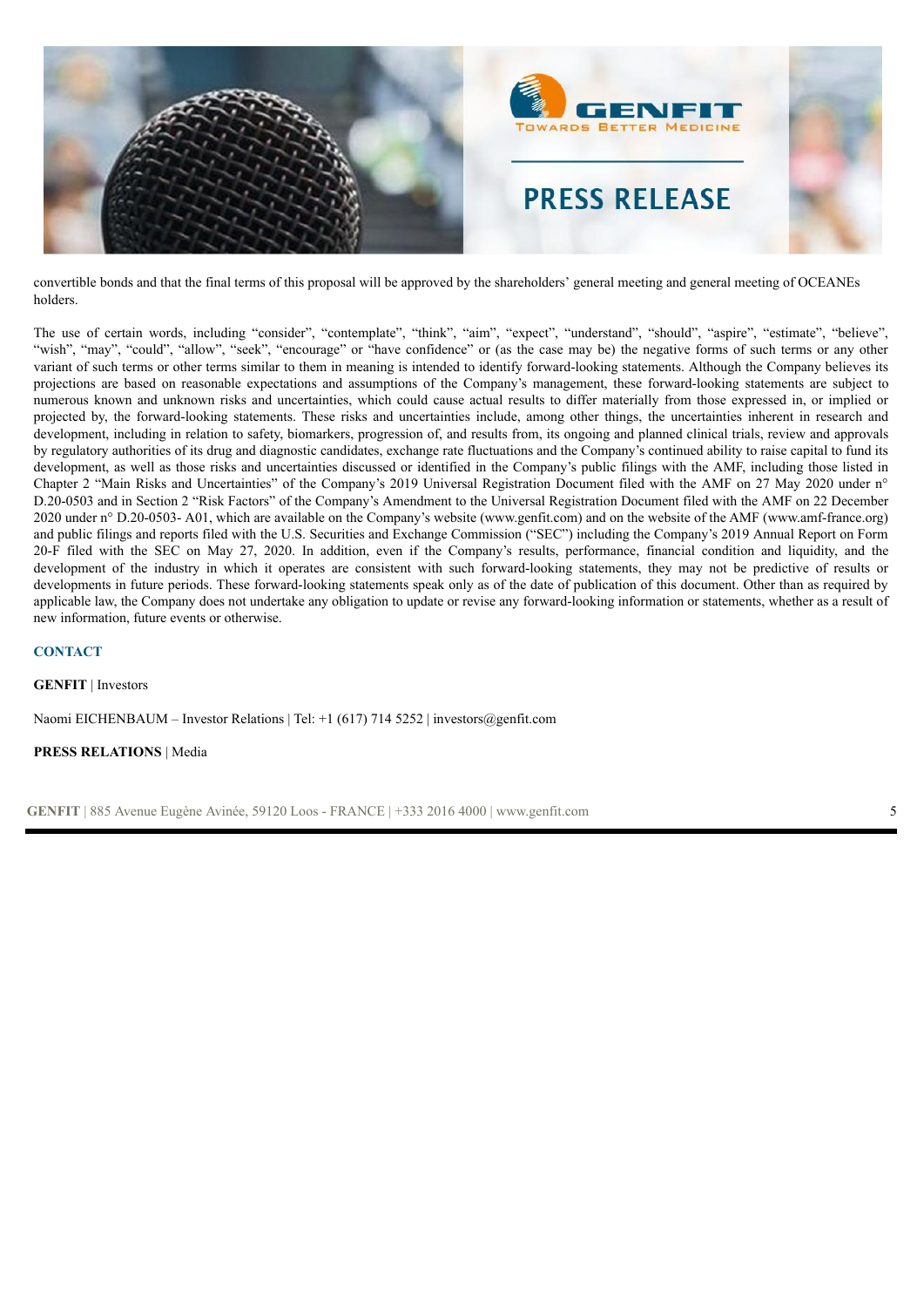

Hélène LAVIN – Press relations | Tel: +333 2016 4000 | helene.lavin@genfit.com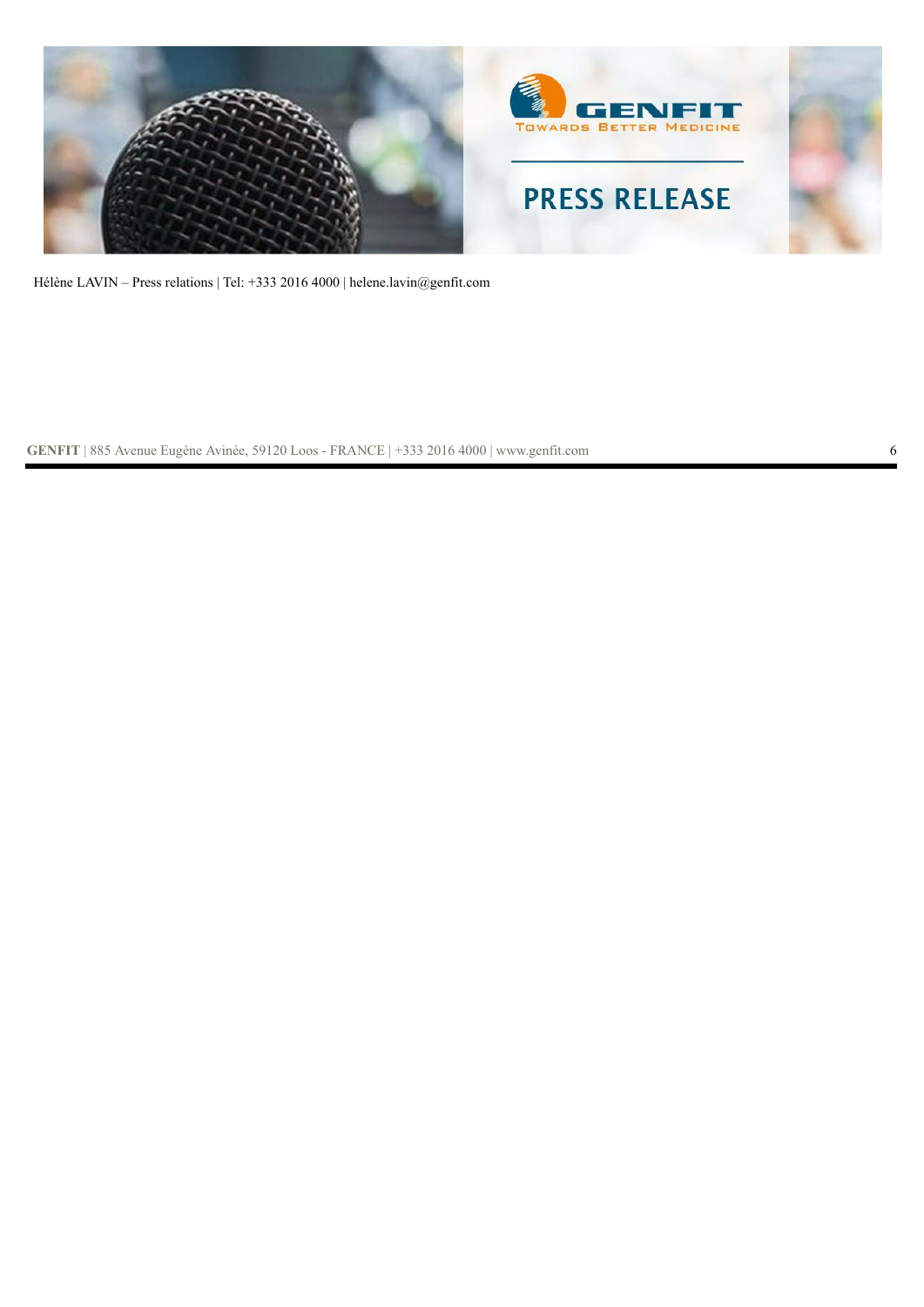<span id="page-10-0"></span>This document has been translated in English for information only. In the event of any differences between the French text and the English text, the *French language version shall supersede.*

# **JANUARY 13, 2021 FRENCH OFFICIAL LEGAL ANNOUNCEMENT PUBLICATION «BALO» Bulletin N°6**

#### **GENFIT**

French public limited company (*Société Anonyme*) governed by a Board of Directors with share capital of 9 714 654,25 euros Registered Office: 885 avenue Eugène Avinée, 59120 Loos 424 341 907 R.C.S. Lille Métropole

#### **Notice of second convocation**

Following the notice of meeting serving as convocation published in the French *Bulletins des Annonces Légales Obligatoires* "BALO" no. 147 of 7 December 2020, Ladies and Gentlemen, the fellow shareholders of the company GENFIT S.A. (the "**Company**") are informed that the extraordinary general meeting convened on first notice at the Company's headquarters located Parc Eurasanté, 885 avenue Eugène Avinée in Loos (59120), on 13 January 2021 at 2:30 pm (Paris time), could not deliberate due to the required quorum not having been met.

Consequently, and in accordance with applicable laws and regulations, the Company's shareholders are notified of the extraordinary general meeting convened on second convocation, on Monday 25 January 2021 at 2:30 pm (Paris time), at the Company's headquarters located Parc Eurasanté, 885 avenue Eugène Avinée in Loos (59120), in order to deliberate on the same agenda (the "**Shareholders' Meeting**").

The text of the draft resolutions to be proposed to the Shareholders' Meeting remains unchanged.

#### **Warning**

In view of the current governmental measures prohibiting gatherings currently in force to fight against the spread of the epidemic of Covid-19, upon decision of the Board of Directors of the Company, the Shareholders' Meeting will exceptionally be held behind closed doors, that is to say without the presence of shareholders and other persons who are usually entitled to attend, in accordance with the provisions of article 4 of Ordinance no. 2020-321 of 25 March 2020 adapting the rules for meeting and deliberation of meetings and governing bodies of legal persons and entities without legal personality of private law due to the Covid-19 epidemic, which application period has been extended and terms have been modified by the Ordinance no. 2020-1497 of 2 December 2020, and the provisions of decree no. 2020-1614 of 18 December 2020 extending and modifying decree no. 2020-418 of 10 April 2020 adapting the functioning of certain deliberating bodies in the context of the Covid-19 epidemic.

The description of the procedures which will allow shareholders to participate in the Shareholders' Meeting notwithstanding these exceptional measures required in order to comply with regulatory constraints and preserve the health of each person is set out in the second part of this notice.

Shareholders are invited to regularly consult the Company's website www.genfit.com to be informed on the final participation terms of the Shareholders' Meeting.

## **AGENDA**

#### **Extraordinary Shareholders' Meeting**

Amendment of the terms of the bonds issued on 16 October 2017 convertible into new shares and/or exchangeable for existing shares (the « **OCEANEs** ») – Modification of the conversion ratio – Capital increase with waiver of the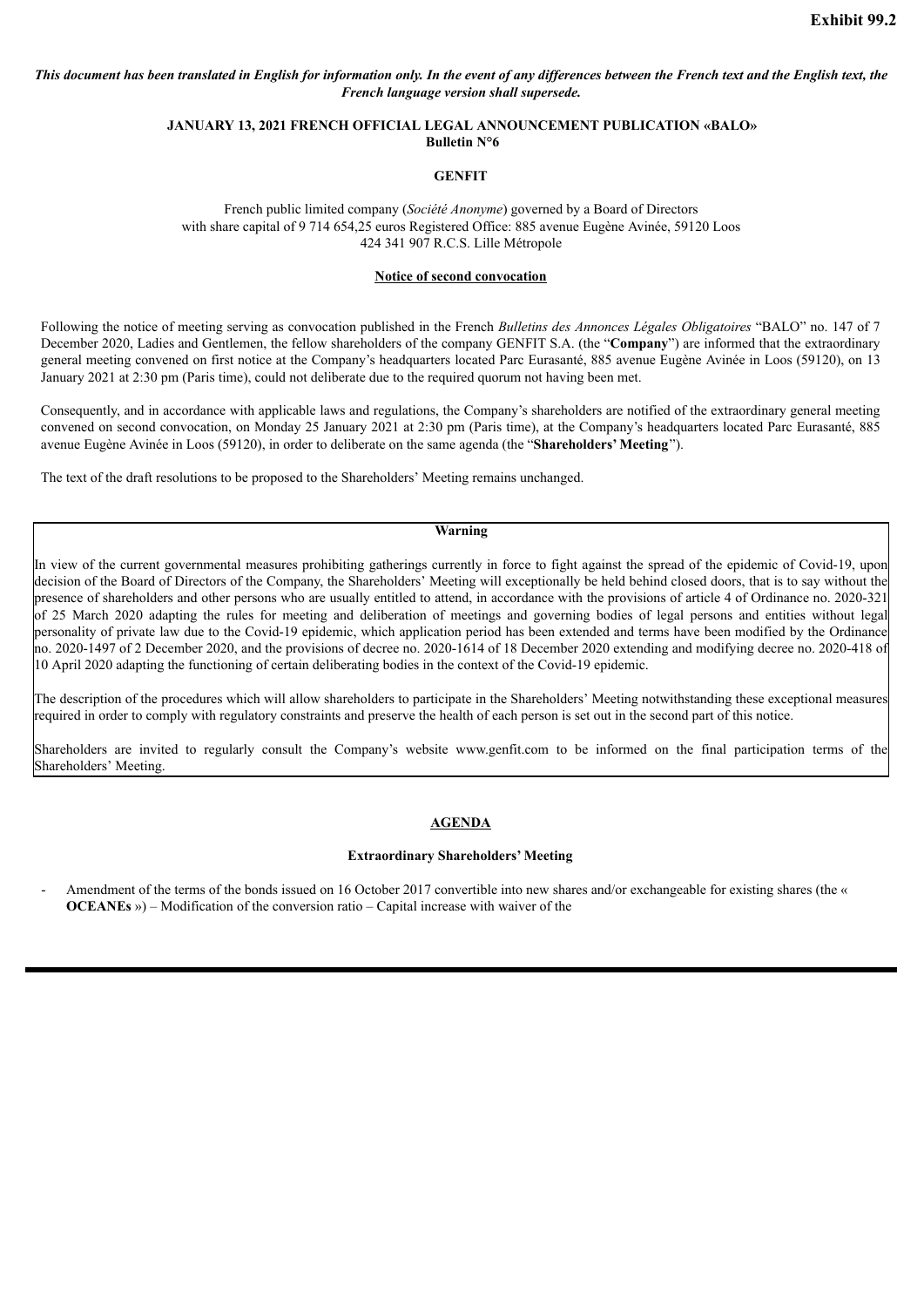shareholders' preferential subscription right to the benefit of the holders of the OCEANEs (**Resolution n° 1**) ; and

- Powers to carry out formalities (**Resolution n° 2**).

\* \* \*

In accordance with Ordinance no. 2020-1497 of 2 December 2020 extending and amending the Ordinance No. 2020-321 of 25 March 2020 adapting the rules for meeting and deliberation of meetings and governing bodies of legal persons and entities without legal personality of private law due to the Covid-19 epidemic (together, the "**Covid-19 Ordinance**"), and with the constant concern of ensuring, as far as possible, the security and protection of all stakeholders (including those of the shareholders) at the Shareholders' Meeting, this meeting will be held without the physical attendance of the shareholders.

In accordance with article 3 of the Covid-19 Ordinance and the provisions of decree no. 2020-1614 of 18 December 2020, the Company will broadcast the Shareholders' Meeting live in audio format except if technical reasons make it impossible or severely trouble such broadcast. The Company will also ensure a replay of such broadcast which will be available on the Company's website, as soon as possible at the end of the Shareholders' Meeting and at the latest before the end of the fifth business day from the date of the Shareholders' Meeting. Every written question asked by shareholders, together with the answers given in accordance with the third and fourth paragraphs of Article L. 225-108 of the French *Code de commerce*, will be published as soon as possible and at the latest before the end of the fifth business day from the date of the Shareholders' Meeting, in the dedicated section of the Company's website provided for in the fourth paragraph of such article.

Consequently, shareholders are invited to regularly consult the Company's website www.genfit.com to be informed on the final participation terms of the Shareholders' Meeting.

#### **I. Preliminary formalities to complete in order to participate to the Shareholders' Meeting**

Under these conditions and in accordance with the Covid-19 Ordinance, in order to exercise your rights, you must:

- · favour the use of the Internet for the completion of participation formalities,
- express your choices before the meeting with respect to the resolutions that are proposed to you, namely by:
	- o voting by post,
	- o appointing a proxy who will vote before the Shareholders' Meeting (the latter then having the option of communicating his voting instructions to the following address: paris.bp2s.france.cts.mandats@bnpparibas.com),
	- granting a power of attorney to the President of the Shareholders' Meeting,

#### **only options now available due to the circumstances and imperatives above-mentioned.**

You may also ask questions in writing under the conditions set out in IV. below.

Finally, shareholders are invited to regularly consult the section dedicated to the Shareholders' Meeting on the Company's website: www.genfit.com.

#### **II. Participation's terms to the Shareholders' Meeting**

The Shareholders' Meeting is composed of all shareholders regardless of the number of shares they hold.

Each shareholder may be represented at the Shareholders' Meeting by another shareholder, by their spouse or by the partner with whom they have concluded a civil solidarity pact. They may also be represented by any other natural or legal person of their choice (article L. 225-106 of the French *Code de commerce*).

The proxy thus designated will vote remotely under the conditions set out in (III) below.

In accordance with article R. 225-85 of the French *Code de commerce*, the right to participate in the Shareholders' Meeting is justified by registering the securities in the name of the shareholder or the intermediary registered on their behalf (in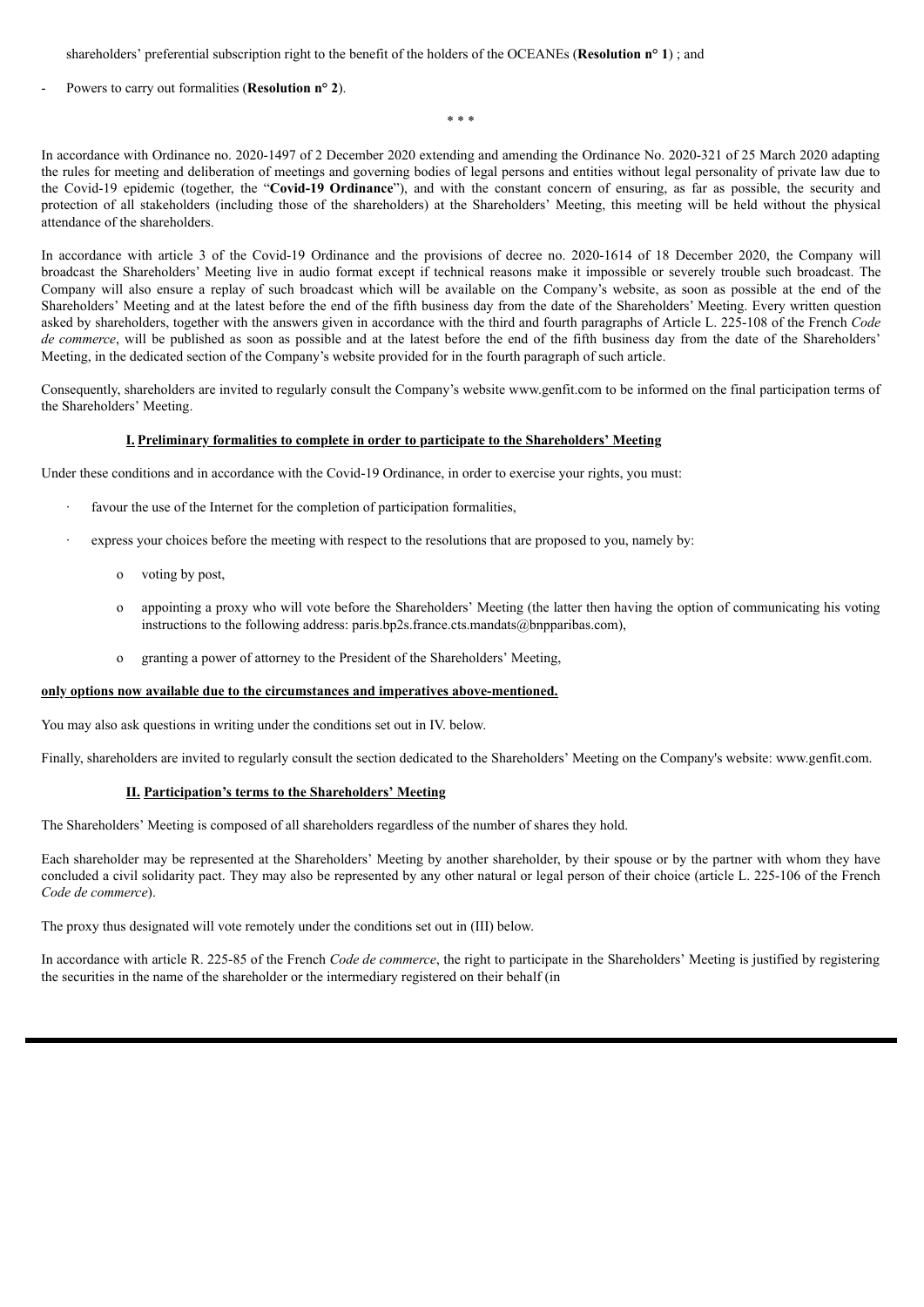application of the seventh paragraph of article L. 228-1 of the French *Code de commerce*), on the second day preceding the Shareholders' Meeting at midnight, Paris time, either in the registered securities accounts kept by the Company (or its agent), or in the bearer (*au porteur*) securities accounts kept by the authorized intermediary.

The registration of the securities in the bearer (*au porteur*) securities accounts kept by the financial intermediaries is evidenced by a participation certificate issued by the latter (if necessary by electronic means) under the conditions provided for in article R. 225-85 of the French *Code de commerce* (with reference to article R. 225-61 of the same Code), in the appendix:

- the remote voting form;
- the voting proxy.

## **III. Vote by post or proxy**

#### A. Postal voting

Shareholders wishing to vote by post or be represented by giving a proxy to the Chairman of the Shareholders' Meeting or to a proxy may:

- For registered *(au nominatif)* shareholders: return the postal or proxy voting form, which will be sent to them with the invitation, to the following address: BNP Paribas Securities Services - CTO Service Assemblées - Grands Moulins de Pantin - 9, rue du Débarcadère - 93761 Pantin Cedex.
- For bearer (*au porteur*) shareholders: request this postal or proxy voting form from the intermediary who manages their securities as of the date of the Shareholders' Meeting. Once filled by the shareholder, this form will be returned to the account-keeping establishment, which will include a participation certificate and send it to BNP Paribas Securities Services - CTO Service Assemblées - Grands Moulins de Pantin - 9 , rue du Débarcadère - 93761 Pantin Cedex. To be taken into account, the postal voting forms must be received by the Company or the Shareholders' Meetings Service of BNP Paribas Securities Services, at the latest on 22 January 2021.

The appointments or revocations of agents expressed on paper must be received no later than the fourth day preceding the date of the Shareholders' Meeting, on 21 January 2021.

### B. Electronic voting

Shareholders also have the possibility of transmitting their voting instructions, of granting a power of attorney to the President of the Shareholders' Meeting before the Shareholders' Meeting, and of appointing or removing a proxy by Internet before the Shareholders' Meeting on the Votaccess website, in accordance with the conditions described below:

#### For registered shareholders (*actionnaires au nominatif*):

Holders of pure or administered registered shares who wish to vote by Internet will access the Votaccess' website via the Planetshares site, the address of which is as follows: https://planetshares.bnpparibas.com.

Holders of pure registered shares must connect to the Planetshares site with their usual access codes.

Holders of administered registered shares will have to connect to the Planetshares site using their identification number, which is found at the top right of their paper voting form. In the event that the shareholder is no longer in possession of their username and / or password, they may contact the number made available to them, being either 01 57 43 02 30 from France or +33 1 57 43 02 30 from abroad, or use the contact form on the Planetshares website: https://planetshares.bnpparibas.com.

After logging in, the registered shareholder must follow the instructions given on the screen in order to access the Votaccess' website and vote, or appoint or dismiss a proxy.

The appointments or revocations of proxies must be received no later than the fourth day preceding the date of the Shareholders' Meeting, on 21 January 2021.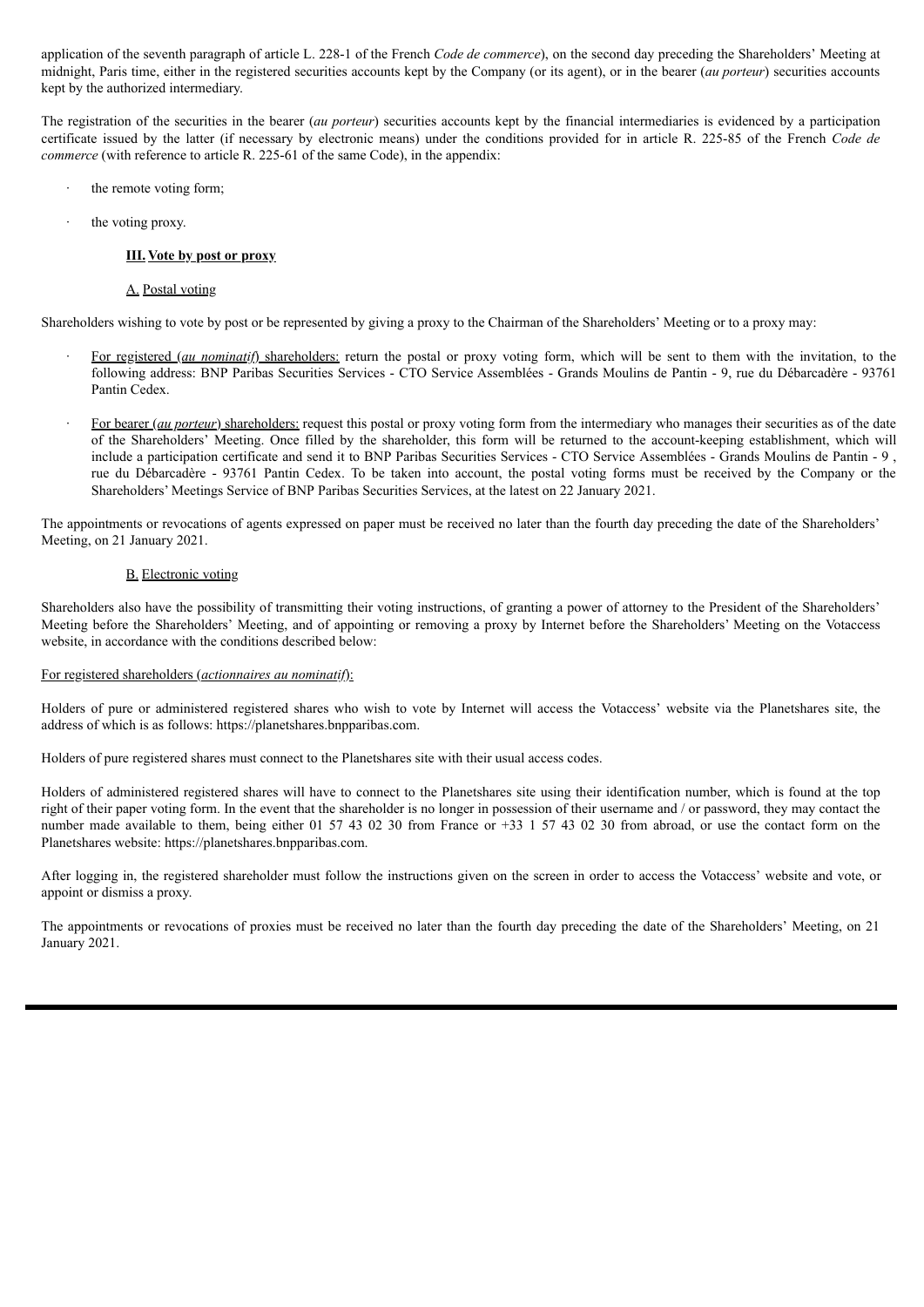## For bearer shareholders (*actionnaires au porteur*):

It is up to the bearer shareholder to inquire in order to know whether his account-keeping establishment is connected or not to the Votaccess' website and, if necessary, if this access is subject to specific conditions of use.

If the shareholder's account-keeping establishment is connected to the Votaccess' website, the shareholder must identify himself on the Internet portal of his account-keeping establishment with his usual access codes. He must then click on the icon which appears on the line corresponding to his actions and follow the indications given on the screen in order to access the Votaccess' website and vote, grant a power of attorney to the President of the Shareholders' Meeting or appoint or dismiss a proxy.

If the shareholder's account-keeping establishment is not connected to the Votaccess' website, it is specified that the notification of the appointment and the revocation of a proxy may however be made electronically in accordance with the provisions of the article R. 225-79 of the French *Code de commerce*, in the following ways:

the shareholder must send an email to paris.bp2s.france.cts.mandats@bnpparibas.com.

This email must contain the following information: name of the Company concerned, date of the Shareholders' Meeting, last name, first name, address, bank references of the principal as well as the name, first name and if possible the address of the agent; and

- the shareholder must obligatorily ask their financial intermediary who manages their securities account to send a written confirmation to the Shareholders' Meetings department of BNP Paribas Securities Services - CTO Service Assemblées - Grands Moulins de Pantin - 9, rue du Débarcadère - 93761 Pantin Cedex.

Only notifications of designation or revocation of mandates may be sent to the aforementioned email address, any other request or notification relating to another object that cannot be taken into account and/or processed.

In order for appointments or revocations of proxies expressed by electronic means to be validly taken into account, confirmations must be received no later than the fourth day preceding the date of the Shareholders' Meeting, on 21 January 2021.

The Votaccess' website will be reopened from 14 January 2021.

Voting online will end the day before the meeting, on 24 January 2021 at 3:00 p.m. Paris time.

However, in order to avoid any possible congestion on the Votaccess' website, shareholders are advised not to wait until the day before the Shareholders' Meeting to vote.

Both registered shareholders and bearer shareholders may appoint a proxy under the conditions indicated above.

Shareholders who have chosen to be represented by a proxy of its choice must notify its appointment to BNP Paribas Securities Services, and may also revoke it until the fourth day preceding the Shareholders' Meeting*, i.e.* no later than Thursday 21 January 2021, at midnight, Paris time. The proxy holder must send its voting instructions for the exercise of its proxy in scanned copy of the voting form, to BNP Paribas Securities Services, by e-mail to the following address: paris.bp2s.france.cts.mandats@bnpparibas.com.

The form must include the first and last name and address of the representative, the words "*As a representative*", and must be dated and signed. The voting instructions are indicated in the "*I vote by post*" section of the voting card. The proxy holder must attach a copy of his proof of identity and, where applicable, a power of attorney of the legal person he represents. In accordance with the decree no. 2020-418 of April 10, 2020, as amended by decree no. 2020-1614 of December 18, 2020, in order to be taken into account, the electronic message must be received by BNP Securities Services no later than the fourth day preceding the date of the Shareholders' Meeting, *i.e.* Thursday 21 January 2021, at midnight, Paris time.

In accordance with the provisions of the decree no. 2020-418 of April 10, 2020, as amended, each shareholder or each holder who has already voted by post, given proxy to the Chairman of the Shareholders' Meeting, or given proxy to a third party may choose another means of participation in the Shareholders' Meeting provided that the new instruction issued by this